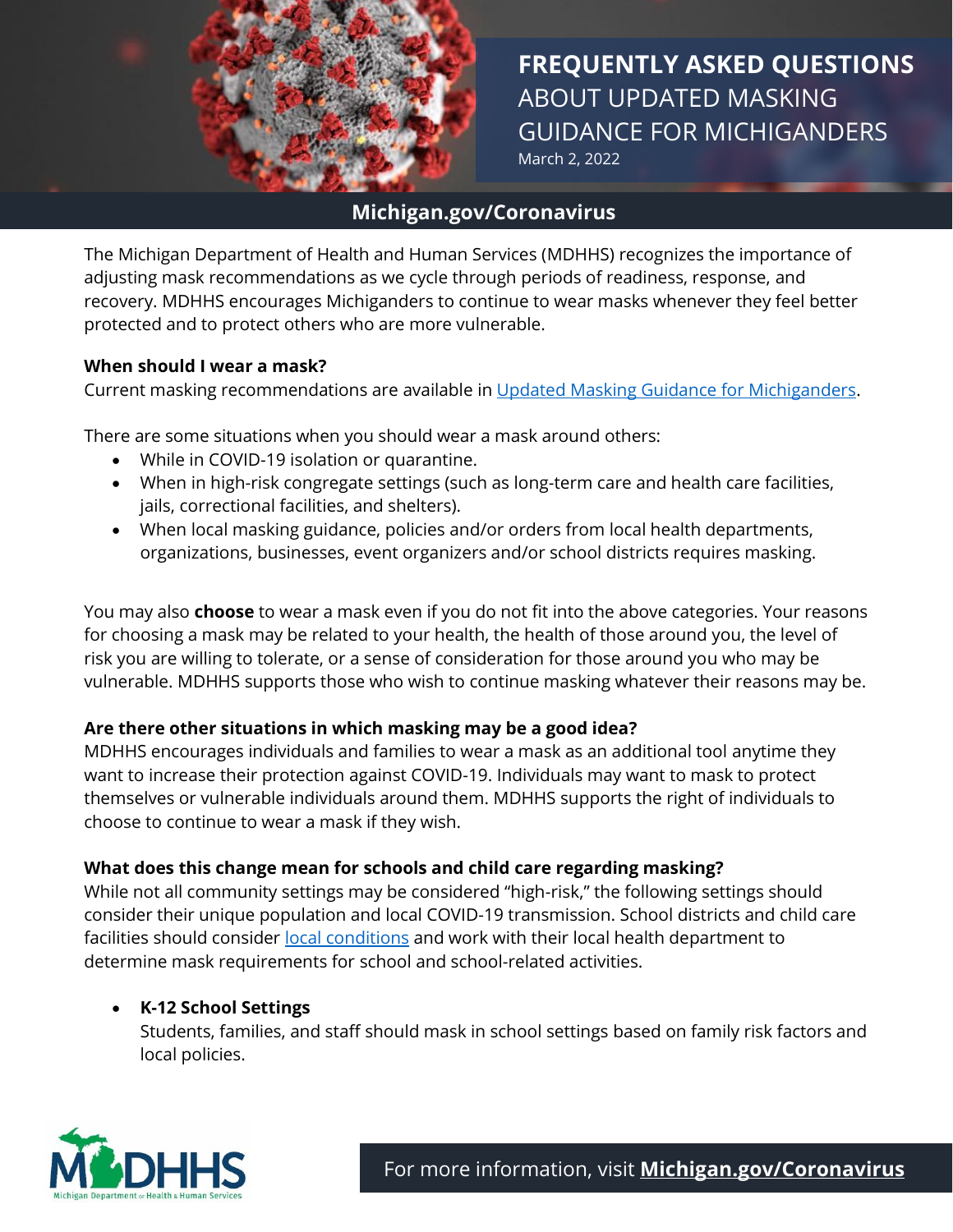Masking continues to be recommended in indoor settings for those who may have heightened individual risk factors or for individuals who work or live with someone who is at [greater risk of severe outcomes from COVID-19.](https://www.cdc.gov/coronavirus/2019-ncov/need-extra-precautions/people-with-medical-conditions.html)

#### • **Child Care Facilities and Settings**

MDHHS continues to recommend masking for licensed child care facilities and for organizations that provide services to individuals who are not yet able to be vaccinated, such as children under the age of 5.

#### **How can I determine my individual and family risk?**

Masks are an important tool in mitigating spread of COVID-19. Michiganders should consider their individual and family members' risk factors and vaccination status when making the decision whether to mask. Those with chronic illness or who are immunocompromised are at higher risk for poor outcomes from COVID and would benefit most from masking in indoor and crowded outdoor settings. These risk factors may include age, medical conditions, and vaccination status.

# **Understanding Personal and Household Risk**

Protect yourself from COVID-19 by understanding levels of risk, practicing good hygiene and hand washing, staying home when sick, and staying up to date with vaccinations. Masking is a personal and local community choice. Know your risk; know that others may have a risk different from yours. Respect the choice.



When making decisions about risk, consider the setting, your vaccination status and current level of community transmission in addition to the personal and family risk factors\* noted below.



Up to Date on vaccine includes any booster doses as defined by the CDC. Additionally, individuals who have tested positive for COVID-19 in the past 90 days would fall into similar risk categories as those who are up to date on vaccination.



\*Risk factors include older adults (60+) and those who have serious chronic medical conditions like heart disease, diabetes or lung disease (at any age), and those who live in high-risk congregate settings (like nursing homes, corrections facilities and shelters). If you live with others who have risk factors, consider their health in addition to your personal health.

Visit Michigan.gov/Coronavirus for current COVID-19 information.

View the risk graphic online: [Understanding Personal and Household Risk](https://www.michigan.gov/documents/coronavirus/Understanding_Risk_v9_748388_7.pdf)



For more information, visit **[Michigan.gov/Coronavirus](http://www.michigan.gov/coronavirus)**